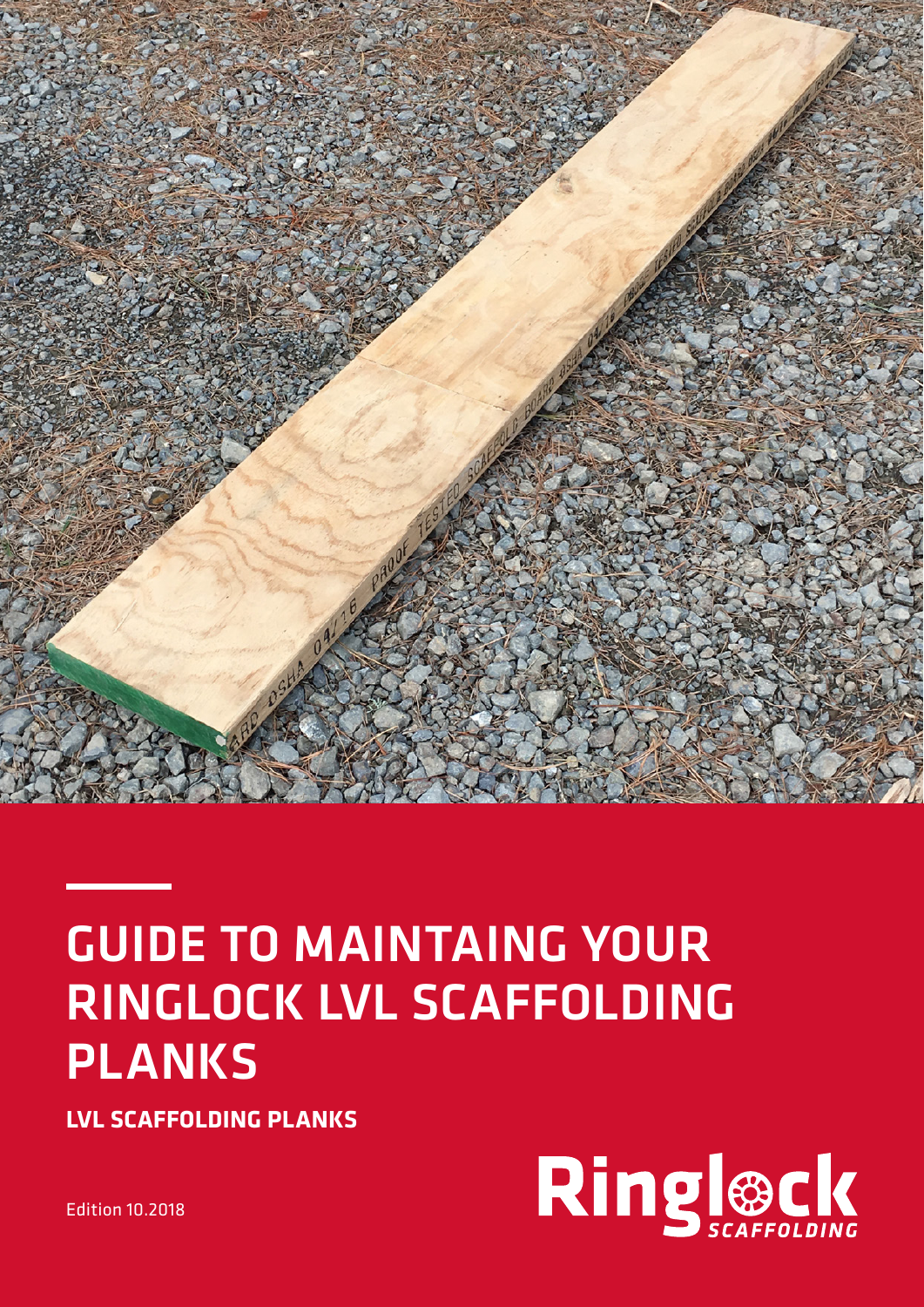### **IN THIS GUIDE**

Congratulations on your purchase of our Ringlock Scaffolding LVL Scaffolding planks. This guide will take you through the step by step instructions in how to use and maintain your planks. The topics include: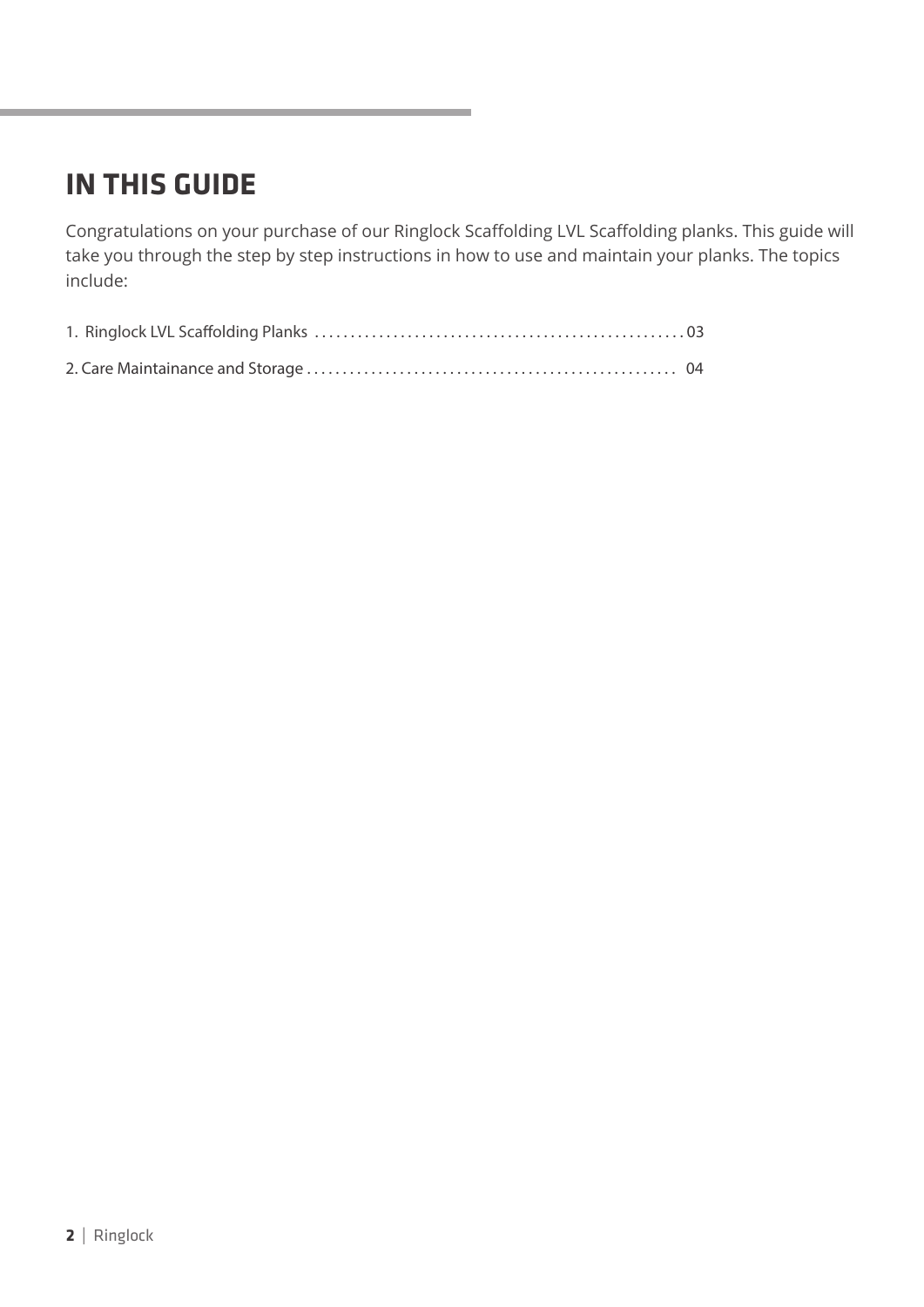## **RINGLOCK LVL SCAFFOLDING PLANKS**

RINGLOCK LVL SCAFFOLDING PLANKS are manufactured from NZ Radiata Pine LVL (Laminated Veneer Lumber) using Phenol Glue. The structural uniformity of LVL makes it the perfect solution for a safe, lightweight scaffold plank. Each RINGLOCK SCAFFOLDING PLANK is made by laminating thin veneers together which increases the reliability and strength of the product.

### **Ringlock Plank Specification**

Section Size: 42mm x 230mm

Length: 1.2m - 3.6m

Unit Weight: 5.4kg/m

Surface finish: Unsanded faces, arrised edges and square cut, painted sealed ends.

Side Printing:

RL, MAX WEIGHT: 250KG UDL @ MAX SPAN 1.8M HEAVY DUTY, AS/NZS1577:2013

### **Quality Control and Structural Verification**

RINGLOCK LVL SCAFFOLDING PLANK is manufactured and tested in accordance with the quality controlled process in AS/NZS 1577:2013. Compliance with this process is third party audited by the Intertek Testing Services Ltd., Shanghai.

Ringlock LVL Planks have been individually proof tested to verify the strength of Ringlock LVL Planks by ensuring that it does not exceed the bending moment requirements for the working loads set out in the Live Load Duty Category Table 1 below.

Table 1. Scaffold Platform Duty Categories (as per AS/NZS 1576 & 1577) for RINGLOCK LVL SCAF-FOLDING PLANK

Maximum spans and weights as per duty scaffolding:

LIGHT DUTY, 2.4M MAX SPAN, 210KG

MEDIUM DUTY, 2.0M MAX SPAN, 440KG

HEAVY DUTY, 1.8M MAX SPAN, 665 KG or 250KG UDL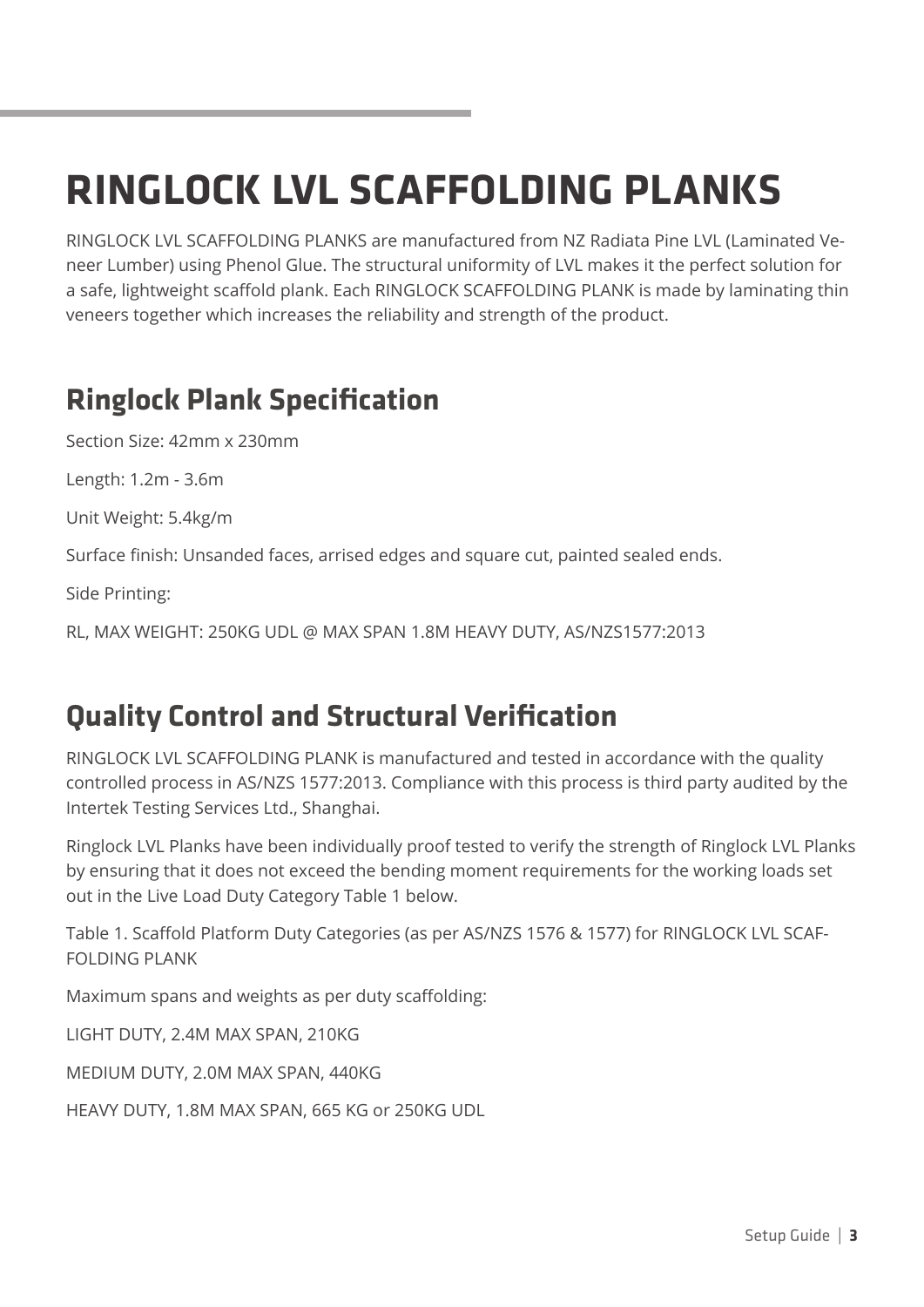## **CARE MAINTAINANCE AND STORAGE**

Always Avoid Damaging RINGLOCK SCAFFOLDING PLANKS

• Do not use RINGLOCK SCAFFOLDING PLANKS over greater spans than those recommended for each Duty Category.

- Do not drop or throw RINGLOCK SCAFFOLDING PLANKS from excessive heights.
- Do not drop heavy materials or jump on RINGLOCK SCAFFOLDING PLANKS.
- Do not drive over RINGLOCK SCAFFOLDING PLANKS.
- Notching, cutting or machining RINGLOCK SCAFFOLDING PLANKS will reduce its strength.
- Take precautions against slag burns from gas cutting or welding.

#### Chemical Effects

Radiata Pine veneers are largely unaffected by exposure to moderate strength acids or alkalis (in the pH range 3-9). Strong concentrations of acids or alkalis will affect the lignin which binds wood fibre. The phenolic resin used to bond RINGLOCK SCAFFOLDING PLANKS is highly resistant to chemical attack. Planks used in these conditions should be regularly evaluated before reuse.

#### Decay

Under normal service conditions, planks subjected to wetting and drying cycles are not likely to decay. Typically decay is caused by storing the planks wet and not storing them appropriately to allow them to dry. Planks that show any evidence of fungal decay should be allowed to dry then evaluated for strength before use.

Storage Recommendations (Also refer to AS/NZS1577 section 5.8 Storage During Service Life)

• Dry planks can be stacked on top of one another, well clear of the ground and covered to keep dry.

• Wet planks should be stacked in a dry, well ventilated area clear of the ground, with spacers/fillets aligned between each layer to allow air flow to dry out the planks.

• The stack should be level, neatly stacked and supported with aligned bearers and spacers not greater than 2.0m apart.

Visual Inspection to ensure planks are safe to use (Mechanical testing should also be performed periodically)

Plank performance is compromised when the following conditions are evident: